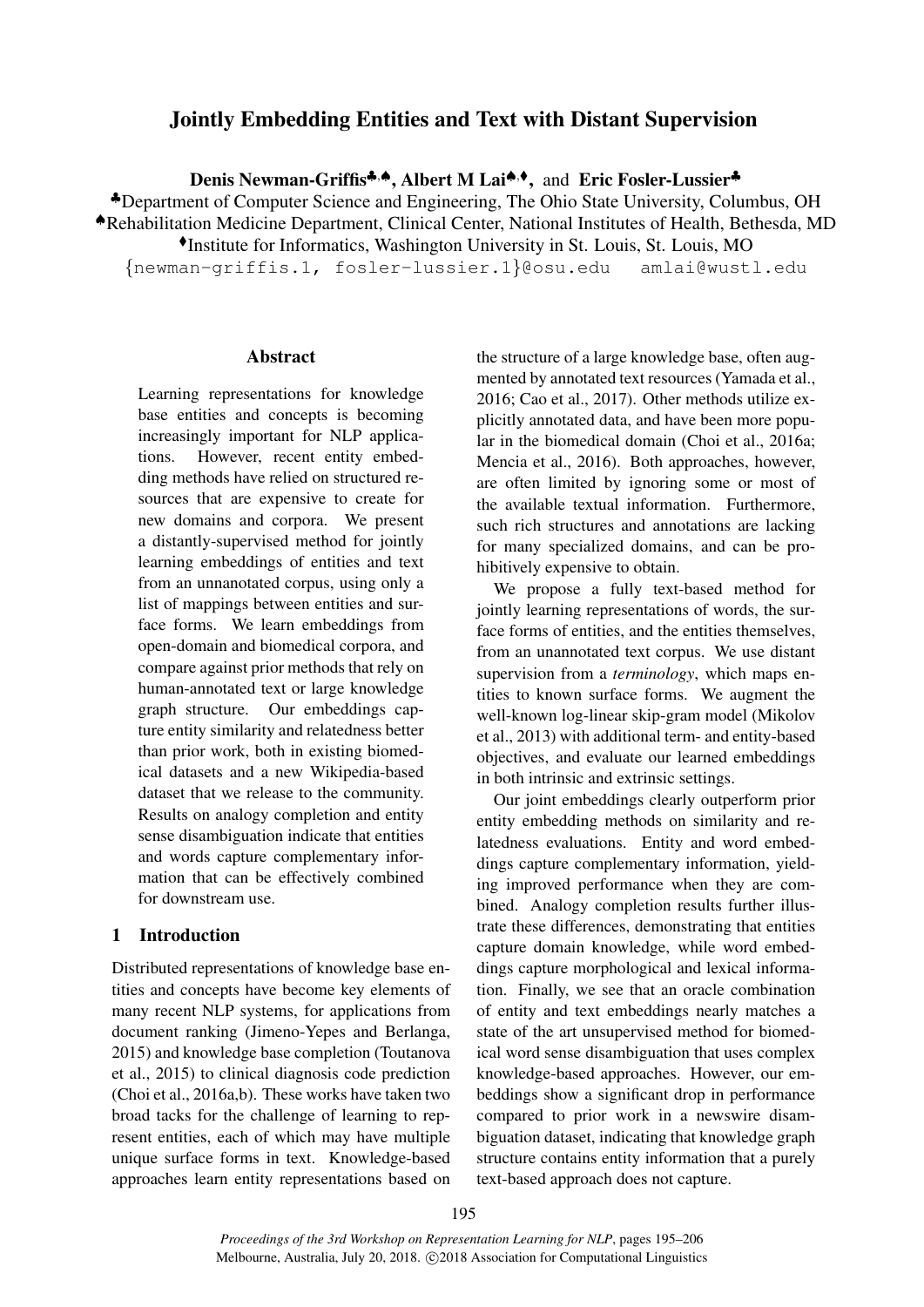### 2 Related Work

Knowledge-based approaches to entity representation are well-studied in recent literature. Several approaches have learned representations from knowledge graph structure alone (Grover and Leskovec, 2016; Yang et al., 2016; Wang et al., 2017). Wang et al. (2014), Yamada et al. (2016), and Cao et al. (2017) all use a joint embedding method, learning representations of text from a large corpus and entities from a knowledge graph; however, they rely on the disambiguated entity annotations in Wikipedia to align their models. Fang et al. (2016) investigate heuristic methods for joint embedding without annotated entity mentions, but still rely on graph structure for entity training.

The robust terminologies available in the biomedical domain have been instrumental to several recent annotation–based approaches. De Vine et al. (2014) use string matching heuristics to find possible occurrences of known biomedical concepts in literature abstracts, and use the sequence of these noisy concepts (without the document text) as input for skip-gram training. Choi et al. (2016c) and Choi et al. (2016a) use sequences of structured medical observations from patients' hospital stays for context-based learning. Finally, Mencia et al. (2016) take documents tagged with Medical Subject Heading (MeSH) topics, and use their texts to learn representations of the MeSH headers. These methods are able to draw on rich structured and semi-structured data from medical databases, but discard important textual information, and empirically are limited in the scope of the vocabularies they can embed.

## 3 Methods

In order to jointly learn entity and text representations from an unannotated corpus, we use distant supervision (Mintz et al., 2009) based on known *terms*, strings which can represent one or more entities. The mapping between terms and entities is many-to-many; for example, the same infection can be expressed as "cold" or "acute rhinitis", but "cold" can also describe the temperature or refer to chronic obstructive lung disease.

Mappings between terms and entities are defined by a terminology.<sup>1</sup> We extracted terminologies from two well-known knowledge bases:

|                               | UMLS                                | Wikipedia          |
|-------------------------------|-------------------------------------|--------------------|
| # entities                    | 3,590,353                           | 9,723,785          |
| # terms                       | 7,558,254                           | 17, 147, 756       |
| Max terms                     | 495                                 | 7,077              |
|                               | $#$ entities represented by n terms |                    |
| $n=1$                         | 1,823,569 (51%)                     | $6,828,958(70\%)$  |
| $n=2$                         | 894,932 (25%)                       | 1,565,109 (16%)    |
| $3 \leq n \leq 10$            | 831,494 (23%)                       | 1,143,452 (12%)    |
| n>10                          | 40,358 (1%)                         | 186,266 (2%)       |
| # terms mapping to n entities |                                     |                    |
| $n=1$                         | 7,473,902 (98%)                     | 16,127,138 (94%)   |
| $n=2$                         | 69,816 (1%)                         | 958,242 (5%)       |
| $3 \leq n \leq 10$            | $14,366 \,(< 1\%)$                  | $62,062 \ (< 1\%)$ |
| n>10                          | 170 ( $\ll 1\%$ )                   | 15 ( $\ll 1\%$ )   |

Table 1: Statistics of the many-to-many mapping between terms and entities in our terminologies, including the maximum # of terms per entity.

The Unified Medical Language System (UMLS; Bodenreider, 2004); we use the mappings between concepts and strings in the MRCONSO table as our terminology. This yields 3.5 million entities, represented by 7.6 million strings in total.

Wikipedia; we use page titles and redirects as our terminology. This yields 9.7 million potential entities (pages), represented by 17.1 million total strings. Table 1 gives further statistics about the mapping between entities and surface forms in each of these terminologies.

While iterating through the training corpus, we identify any exact matches of the terms in our terminologies. $<sup>2</sup>$  We allow for overlapping terms:</sup> thus, "in New York City" will include an occurrence of both the terms "New York" and "New York City." Each matched term may refer to one or more entities; we do not use a disambiguation model in preprocessing, but rather assign a probability distribution over the possible entities.

### 3.1 Model

We extend the skip-gram model of Mikolov et al. (2013), to jointly learn vector representations of words, terms, and entities from shared textual contexts. For a given target word, term, or entity  $v$ , let  $C_v = c_{-k} \dots c_k$  be the observed contexts in a window of  $k$  words to the left and right of  $v$ , and let  $N_v = n_{-k,1} \dots n_{k,d}$  be the d random negative samples for each context word. Then, the contextbased objective for training  $v$  is

$$
O(v, C_v, N_v) = \sum_{c \in C_v} \log \sigma(\vec{c} \cdot \vec{v}) + \sum_{n \in N_v} \log \sigma(-\vec{n} \cdot \vec{v}) \tag{1}
$$

<sup>&</sup>lt;sup>1</sup>Terminology is overloaded with both biomedical and lexical senses; we use it here strictly to mean a mapping between terms and entities.

<sup>&</sup>lt;sup>2</sup>We lowercase and strip special characters and punctuation from both terms and corpus text, and then find all exact matches for the terms.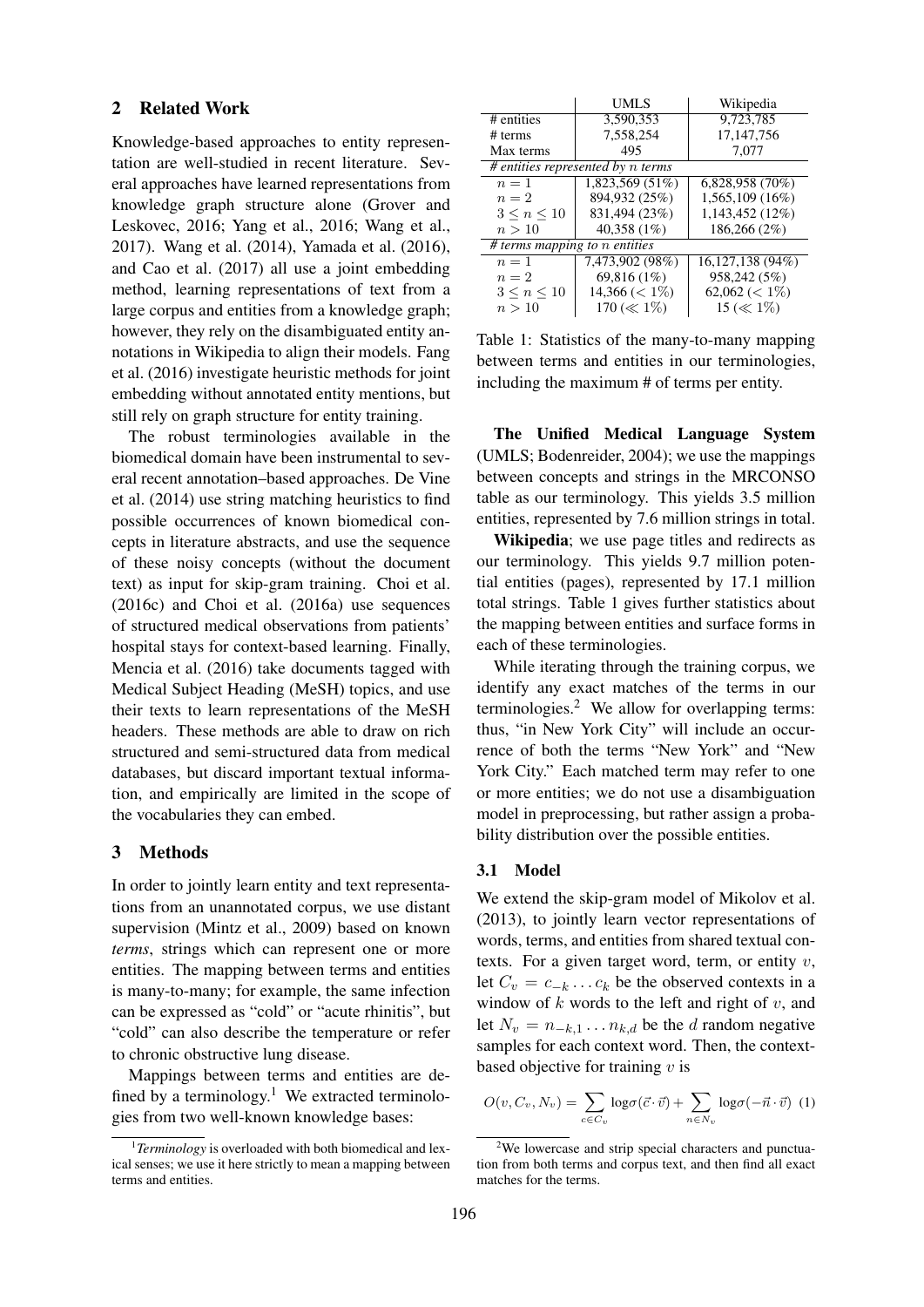|                                  | Pubmed | Wikipedia | Gigaword    |
|----------------------------------|--------|-----------|-------------|
| # tokens                         | 2.6B   | 1.9B      | 4.3B        |
| # mentions                       | 1.5B   | 1.4B      | 3.2B        |
| Avg $CP$                         | 2.54   | 1.01      | 1.01        |
| % of entities by polysemy impact |        |           |             |
| CP > 1                           | 99.1%  | 98.6%     | 98.8%       |
| CP > 2                           | 9.3%   | 3.5%      | 2.2%        |
| CP > 10                          | 0.3%   | $0\%$     | $\ll 0.1\%$ |

Table 2: Statistics of our embedding training corpora. # mentions is the number of exact matches found for terms in the relevant terminology.  $CP =$ corpus polysemy of a given entity.  $B = \text{billion}$ .

where  $\sigma$  is the logistic function.

We use a sliding context window to iterate through our corpus. At each step, the word  $w$ at the center of the window  $C_w$  is updated using  $O(w, C_w, N_w)$ , where  $N_w$  are the randomlyselected negative samples.

As terms are of variable token length, we treat each term  $t$  as an atomic unit for training, and set  $C_t$  to be the context words prior to the first token of the term and following the final token. Negative samples  $N_t$  are sampled independently of  $N_w$ .

Finally, each term  $t$  can represent a set of entities  $E_t$ . Vectors for these entities are updated using the same  $C_t$  and  $N_t$  from t. Since the entities are latent, we weight updates with uniform probability  $|E_t|^{-1}$ ; attempts to learn this probability did not produce qualitatively different results from the uniform distribution. Thus, letting  $T$  be the set of terms completed at  $w$ , the full objective function to maximize is:

$$
\hat{O} = O(w, C_w, N_w) + \sum_{t \in T} \left[ O(t, C_t, N_t) + \sum_{e \in E_t} \frac{1}{|E_t|} O(e, C_t, N_t) \right]
$$
(2)

Term and entity updates are only calculated when the final token of one or more terms is reached; word updates are applied at each step. To assign more weight to near contexts, we subsample the window size at each step from  $[1, k]$ .

### 3.2 Training corpora

We train embeddings on three corpora. For our biomedical embeddings, we use 2.6 billion tokens of biomedical abstract texts from the 2016 PubMed baseline (1.5 billion noisy annotations). For comparison to previous open-domain work, we use English Wikipedia (5.5 million articles from the 2018-01-20 dump); we also use the Gigaword 5 newswire corpus (Parker et al., 2011), which does not have gold entity annotations.

As our model does not include a disambiguation module for handling ambiguous term mentions, we also calculate the expected effect of polysemous terms on each entity that we embed using a given corpus. We call this the entity's *corpus polysemy*, and denote it with  $CP(e)$ . For entity e with corresponding terms  $T_e$ ,  $CP(e)$  is given as

$$
CP(e) = \sum_{t \in T_e} \frac{f(t)}{Z} \text{polysemy}(t) \tag{3}
$$

where  $f(t)$  is the corpus frequency of term t, Z is the frequency of all terms in  $T_e$ , and polysemy(t) is the number of entities that  $t$  can refer to.

Table 2 breaks down expected polysemy impact for each corpus. The vast majority of entities experience some polysemy effect in training, but very few have an average ambiguity per mention of 50% or greater. Most entities with high corpus polysemy are due to a few highly ambiguous generic strings, such as *combinations* and *unknown*. However, some specific terms are also high ambiguity: for example, *Washington County* refers to 30 different US counties.

## 3.3 Hyperparameters

For all of our embeddings, we used the following hyperparameter settings: a context window size of 2, with 5 negative samples per word; initial learning rate of 0.05 with a linear decay over 10 iterations through the corpus; minimum frequency for both words and terms of 10, and a subsampling coefficient for frequent words of 1e-5.

### 3.4 Baselines

We compare the words,  $terms<sup>3</sup>$ , and entities learned in our model against two prior biomedical embedding methods, using pretrained embeddings from each. De Vine et al. (2014) use sequences of automatically identified ambiguous entities for skip-gram training, and Mencia et al. (2016) use texts of documents tagged with MeSH headers to represent the header codes. The most recent comparison method for Wikipedia entities is MPME (Cao et al., 2017), which uses link anchors and graph structure to augment textual contexts. We also include skip-gram vectors as a final baseline; for Pubmed, we use pretrained embeddings with optimized hyperparameters from Chiu et al. (2016a), and we train our own embeddings with word2vec for both Wikipedia and Gigaword.

<sup>&</sup>lt;sup>3</sup>Unknown terms were handled by backing off to words.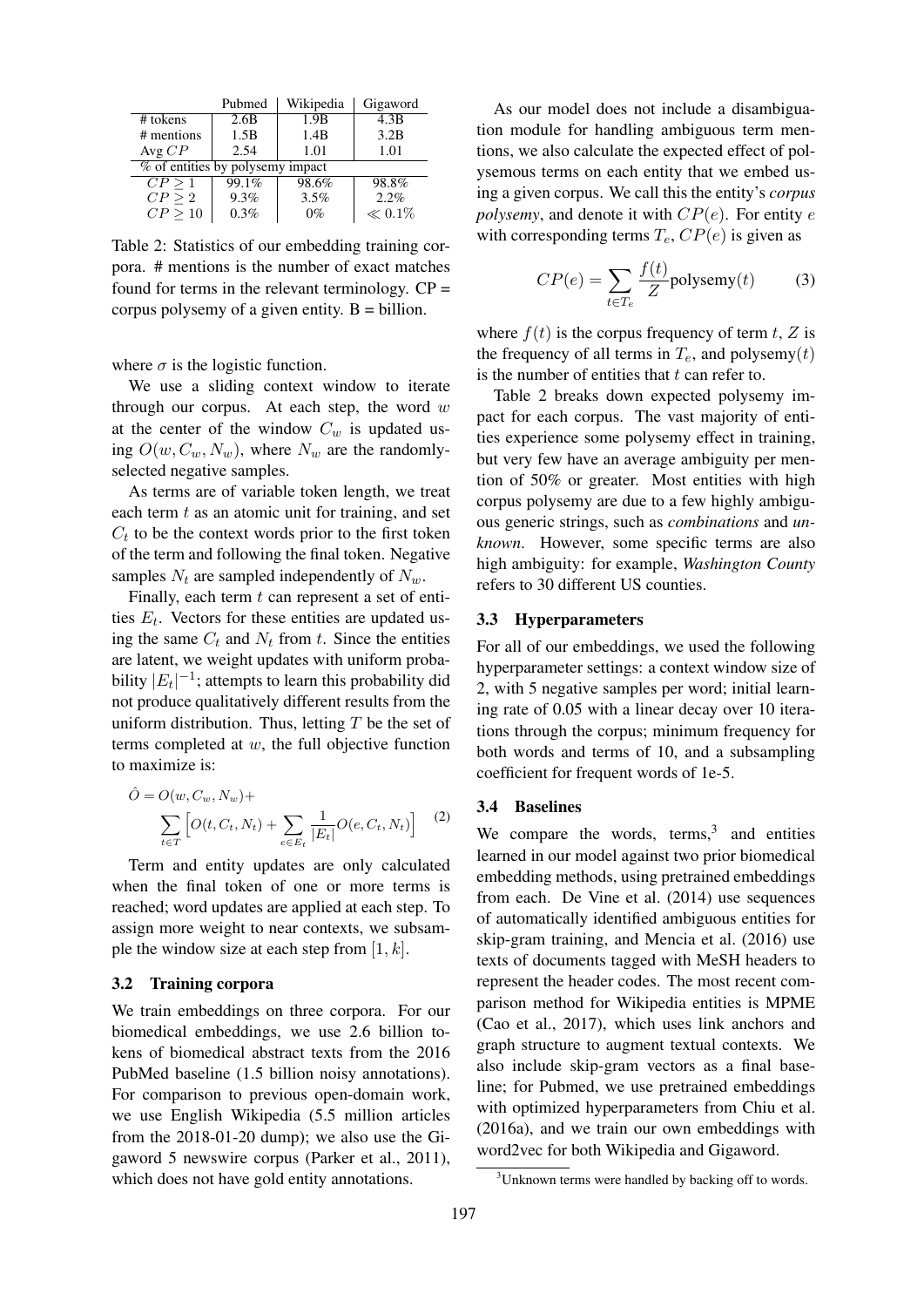|             | Full     |          | Filtered |          |
|-------------|----------|----------|----------|----------|
| Method      | Sim      | Rel      | Sim      | Rel      |
| Prior work  |          |          |          |          |
| word2vec    | 0.559    | 0.496    |          |          |
| DeVine'14   | 0.455    | 0.422    | 0.534    | 0.482    |
| Mencia'16   | 0.565    | 0.534    | 0.573    | 0.536    |
| Proposed    |          |          |          |          |
| Word        | 0.561    | 0.490    |          |          |
| Term        | 0.619    | $0.557*$ |          |          |
| Entity      | $0.633*$ | $0.563*$ | $0.614*$ | $0.567*$ |
| Entity+Word | $0.653*$ | $0.586*$ | $0.615*$ | $0.583*$ |
| $+Cross$    | $0.662*$ | $0.588*$ | $0.622*$ | $0.573*$ |

Table 3: Spearman's  $\rho$  for similarity/relatedness predictions in UMNSRS. Filtered results indicate performance on the shared-vocabulary subset. \*=significantly better ( $p < 0.05$ ) than word baseline (full), DeVine et al (filtered).

### 4 Evaluations

Following Chiu et al. (2016b), Cao et al. (2017), and others, we evaluate our embeddings on both intrinsic and extrinsic tasks. To evaluate the semantic organization of the space, we use the standard intrinsic evaluations of similarity and relatedness and analogy completion. To explore the applicability of our embeddings to downstream applications, we apply them to named entity disambiguation. Results and analyses for each experiment are discussed in the following subsections.

# 4.1 Similarity and relatedness

We evaluate our biomedical embeddings on the UMNSRS datasets (Pakhomov et al., 2010), consisting of pairs of UMLS concepts with judgments of similarity (566 pairs) and relatedness (587 pairs), as assigned by medical experts. For evaluating our Wikipedia entity embeddings, we created WikiSRS, a novel dataset of similarity and relatedness judgments of paired Wikipedia entities (people, places, and organizations), as assigned by Amazon Mechanical Turk workers. We followed the design procedure of Pakhomov et al. (2010) and produced 688 pairs each of similarity and relatedness judgments; for further details on our released dataset, please see the Appendix.

For each labeled entity pair, we calculated the cosine similarity of their embeddings, and ranked the pairs in order of descending similarity. We report Spearman's  $\rho$  on these rankings as compared to the ranked human judgments: Table 3 shows results for UMNSRS, and Table 4 for WikiSRS.

As the dataset includes both string and disambiguated entity forms for each pair, we evaluate

|             | Wikipedia |          | Gigaword |          |
|-------------|-----------|----------|----------|----------|
| Method      | Sim       | Rel      | Sim      | Rel      |
| Prior work  |           |          |          |          |
| word2vec    | 0.630     | 0.630    | 0.624    | 0.623    |
| <b>MPME</b> | 0.506     | 0.567    |          |          |
| Proposed    |           |          |          |          |
| Word        | 0.646     | 0.655    | 0.615    | 0.600    |
| Term        | 0.607     | 0.667    | 0.625    | 0.673    |
| Entity      | 0.594     | 0.648    | 0.634    | 0.686    |
| Entity+Word | $0.718*$  | $0.754*$ | $0.701*$ | $0.722*$ |
| $+Cross$    | $0.697*$  | $0.753*$ | $0.695*$ | $0.729*$ |

Table 4: Spearman's  $\rho$  for similarity/relatedness predictions in WikiSRS, training on two corpora. All Proposed results are significantly better than MPME; \*=significantly better than strongest word-level baseline ( $p < 0.05$ ).

each type of embeddings learned in our model. Additionally, as words and entities are embedded in the same space (and thus directly comparable), we experiment with two methods of combining their information. Entity+Word sums the cosine similarities calculated between the entity embeddings and word embeddings for each pair; the Cross setting further adds comparisons of each entity in the pair to the string form of the other.

### 4.1.1 Results

Our proposed method clearly outperforms prior work and text-based baselines on both datasets. Further, we see that the words and entities learned by our model include complementary information, as combining them further increases our ranking performance by a large margin. As the results on UMNSRS could have been due to our model's ability to embed many more entities than prior methods, we also filtered the dataset to the 255 similarity pairs and 260 relatedness pairs that all evaluated entity-level methods could represent;<sup>4</sup> Table 3 shows similar gains on this even footing. We follow Rastogi et al. (2015) in calculating significance, and use their statistics to estimate the minimum required difference for significant improvements on our datasets.

In UMNSRS, we found that cosine similarity of entities consistently reflected human judgments of similarity better than of relatedness; this reflects previous observations by Agirre et al. (2009) and Muneeb et al. (2015). Interestingly, we see the opposite behavior in WikiSRS, where relatedness is captured better than similarity in all settings. In fact, we see a number of errors of relatedness

<sup>4</sup> For WikiSRS, all methods covered all pairs.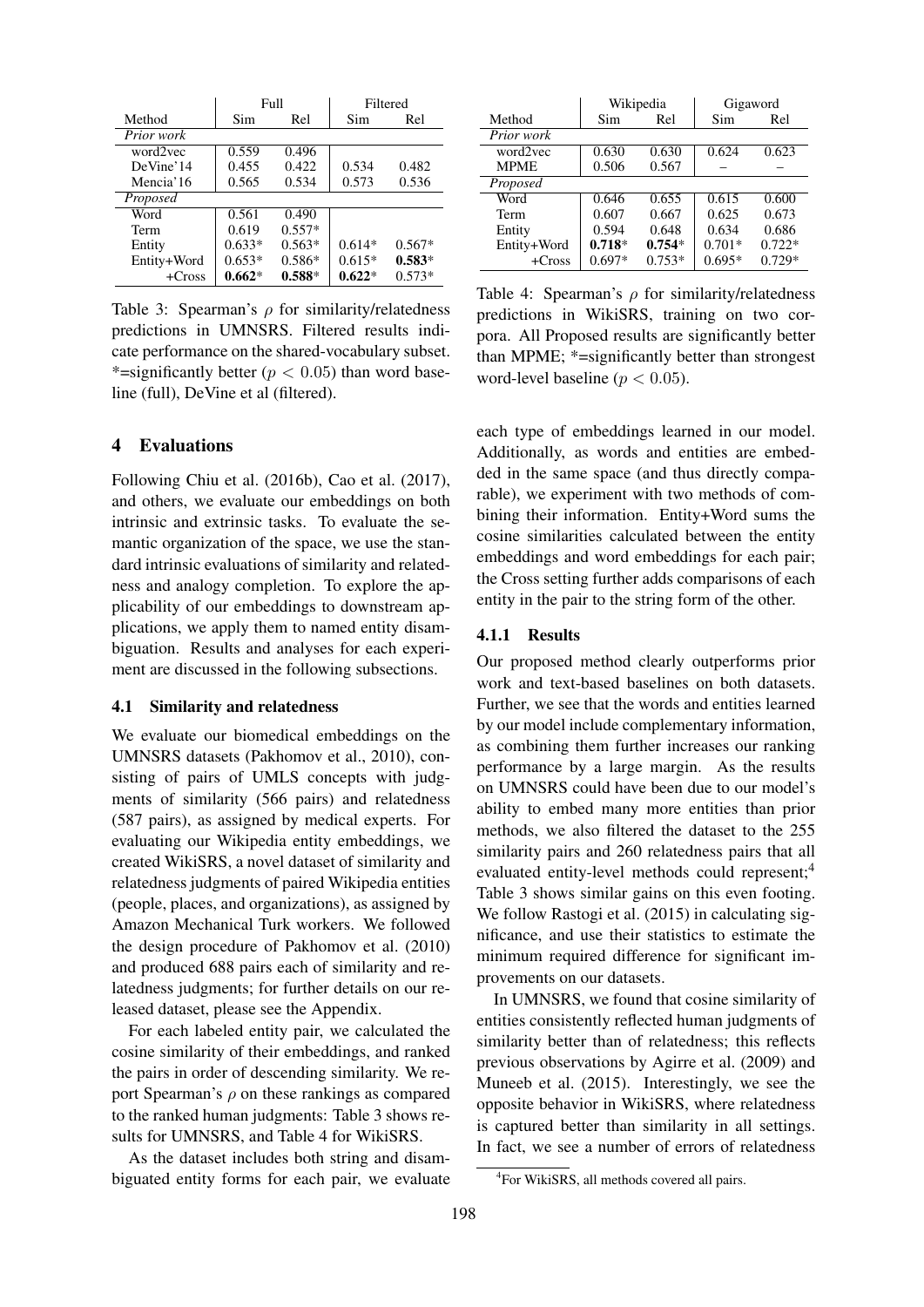| Dataset       | Words                     | Entities                             | Entity+Word+Cross             |
|---------------|---------------------------|--------------------------------------|-------------------------------|
|               | Iron/Iron                 | Iron/Iron                            | Levaquin/Avelox               |
| <b>UMNSRS</b> | Nausea/Vomiting           | Sinemet/Sinemet                      | Enalapril/Lisinopril          |
|               | Lipitor/Zocor             | Enalapril/Lisinopril                 | Carboplatin/Cisplatin         |
|               | Minas Tirith/Minas Morgul | Real Madrid/FC Barcelona             | Ferrari/Lamborghini           |
| WikiSRS       | Moscow/Moscow Kremlin     | Minas Tirith/Minas Morgul            | Moscow/Moscow Kremlin         |
|               | Norway/Denmark            | Charlize Theron/Screen Actor's Guild | Toshiro Mifune/Akira Kurosawa |

Table 5: Top 3 pairs in the Relatedness datasets, as ranked by different embedding methods.

in WikiSRS predictions, e.g., "Hammurabi I" and "Syria" are marked highly similar, while the composers "A.R. Rahman" and "John Phillip Sousa" are marked dis-similar. MPME embeddings tend towards over-relatedness as well (e.g., ranking "Richard Feynman" and "Paris-Sorbonne University" much more highly than gold labels). Despite better similarity performance, this trend of overrelatedness also holds in biomedical embeddings: for example, *C0027358* (Narcan) and *C0026549* (morphine) are consistently marked highly similar across embedding methods, even though Narcan blocks the effects of opioids like morphine.

### 4.1.2 Comparing entities and words

We observe clear differences in the rankings made by entity vs word embeddings. As shown in Table 5, highly related entities tend to have high cosine similarity, while word embeddings are more sensitive to lexical overlap and direct cooccurrence. Combining both sources often gives the most inuitive results, balancing lexical effects with relatedness. For example, while the top three pairs by combination in WikiSRS are likely to co-occur, the top three in UMNSRS are pairs of drug choices (antibiotics, ACE inhibitors, and chemotherapy drugs, respectively), only one of which is likely to be prescribed to any given patient at once.

These differences also play out in erroneous predictions. Entity embeddings often fix the worst misrankings by words: for example, "Tony Blair" and "United Kingdom" (gold rank: 28) are ranked highly unrelated (position 633) by words, but entities move this pair back up the list (position 86). However, errors made by entity embeddings are often also made by words: e.g., *C0011175* (dehydration) and *C0017160* (gastroenteritis) are erroneously ranked as highly unrelated by both methods. Interestingly, we find no correlation between the corpus polysemy of entity pairs and ranking performance, indicating that ambiguity of term mentions is not a significant confound for this task.

| Method   | B3   | H1   | C6   | LТ   | I 6  |
|----------|------|------|------|------|------|
| Words    | 2.9  | 0.4  | 7.9  | 51.5 | 69.3 |
| Entities | 18.3 | 22.4 | 4.5  | 10.6 | 10.0 |
| Oracle   | 20.7 | 22.9 | 12.1 | 55.0 | 70.9 |

Table 6: Accuracy % on 5 of the relations in BMASS with greatest absolute difference in word performance vs entity performance: B3 (*geneencodes-product*), H1 (*refers-to*), C6 (*associatedwith*), L1 (*form-of*), and L6 (*has-free-acid-orbase-form*). The better of word and entity performance is highlighted; all entity vs word differences are significant (McNemar's test;  $p \ll 0.01$ ).

#### 4.2 Analogy completion

We use analogy completion to further explore the properties of our joint embeddings. Given analogy  $a : b :: c : d$ , the task is to guess d given  $(a, b, c)$ , typically by choosing the word or entity with highest cosine similarity to  $b - a + c$  (Levy and Goldberg, 2014). We report accuracy using the top guess (ignoring  $a, b$ , and  $c$  as candidates, per Linzen, 2016).

#### 4.2.1 Biomedical analogies

To compare between word and entity representations, we use the entity-level biomedical dataset BMASS (Newman-Griffis et al., 2017), which includes both entity and string forms for each analogy. In order to test if words and entities are capturing complementary information, we also include an oracle evaluation, in which an analogy is counted as correct if either words or entities produce a correct response.<sup>5</sup> We do not compare against prior biomedical entity embedding methods on this dataset, due to their limited vocabulary.

Table 6 contrasts the performance of different jointly-trained representations for five relations with the largest performance differences from this dataset. For *gene-encodes-product* and *refers-to*, both of which require structured domain knowledge, entity embeddings significantly

 $5$ We use the Multi-Answer setting for our evaluation (a single  $(a, b, c)$  triple, but a set of correct values for d).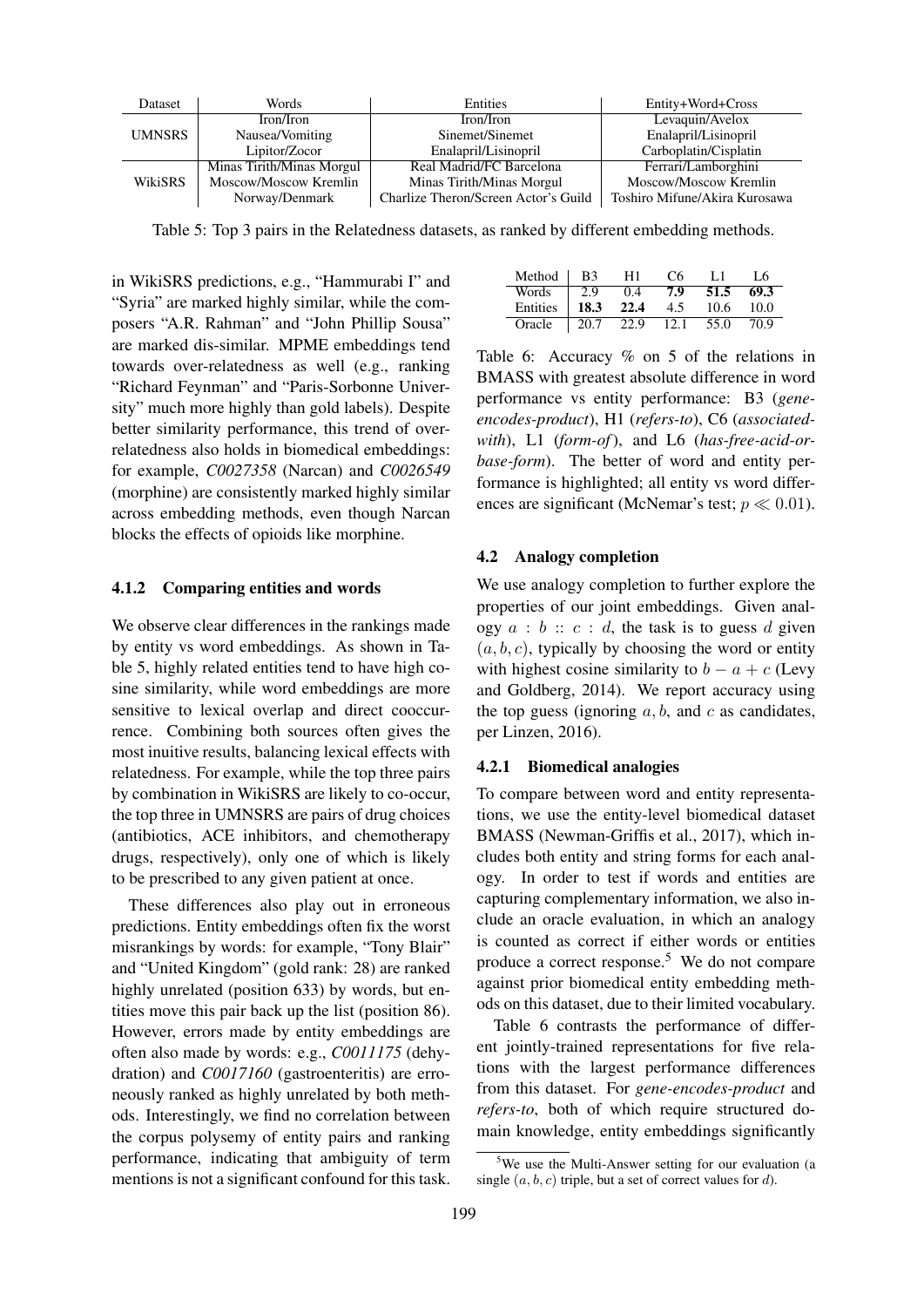outperform word-level representations. Many of the errors made by word embeddings in these relations are due to lexical over-sensitivity: for example, in the renaming analogy *spinal epidural hematoma:epidural hemorrhage::canis familiaris:* , words suggest latinate completions such as *latrans* and *caballus*, while entities capture the correct *C1280551* (dog). However, on more morphological relations such as *has-free-acid-orbase-form*, words are by far the better option.

The success of the oracle combination method for entity and word predictions clearly indicates that not only are words and entities capturing different knowledge, but that it is complementary. In the majority of the 25 relations in BMASS, oracle results improved on words and entities alone by at least 10% relative. In some cases, as with *has-freeacid-or-base-form*, one method does most of the heavy lifting. In several others, including the challenging (and open-ended) *associated-with*, entities and words capture nearly orthogonal cases, leading to large jumps in oracle performance.

### 4.2.2 General-domain analogies

No entity-level encyclopedic analogy dataset is available, so we follow Cao et al. (2017) in evaluating the effect of joint training on words using the Google analogy set (Mikolov et al., 2013). As shown in Table 7, our Wikipedia embeddings roughly match MPME embeddings (which use annotated entity links) on the semantic portion of the dataset, but our ability to train on unannotated Gigaword boosts our results on all relations except *city-in-state*. <sup>6</sup> Overall, we find that jointly-trained word embeddings split performance with wordonly skipgram training, but that word-only training tends to get consistently closer to the correct answer. This suggests that terms and entities may conflict with word-level semantic signals.

#### 4.3 Entity disambiguation

Finally, to get a picture of the impact of our embedding method on downstream applications, we investigated entity disambiguation.<sup>7</sup> Given a named entity occurrence in context, the task is to assign a canonical identifier to the entity being referred to: e.g., to mark that "New York" refers to

| Method             | Capital<br>$(com-$ | Capital<br>$\text{(all)}$ | Currency | City<br>in. | Family |
|--------------------|--------------------|---------------------------|----------|-------------|--------|
|                    | mon)               |                           |          | State       |        |
| word $2$ vec $(W)$ | 89.1               | 86.0                      | 15.0     | 55.5        | 82.4   |
| word $2$ vec $(G)$ | 90.9               | 89.7                      | 18.4     | 38.4        | 81.0   |
| MPME (W)           | 83.6               | 80.5                      | 11.9     | 50.6        | 78.9   |
| Proposed (W)       | 90.1               | 78.7                      | 9.1      | 42.5        | 75.5   |
| Proposed $(G)$     | 92.7               | 92.3                      | 16.4     | 31.3        | 81.6   |

Table 7: Analogy completion accuracy % on the semantic relations in the Google analogy dataset. W=Wikipedia, G=Gigaword.

the city in the sentence, "The mayor of New York held a press conference." It bears noting that in unambiguous cases, a terminology alone is sufficient to link the correct entity: for example, "Barack Obama" can only refer to a single entity, regardless of context. However, many entity strings (e.g., "cold", "New York") are ambiguous, necessitating the use of alternate sources of information such as our embeddings to assign the correct entity.

### 4.3.1 Biomedical abstracts

We evaluate on the MSH WSD dataset (Jimeno-Yepes et al., 2011), a benchmark for biomedical word sense disambiguation. MSH WSD consists of mentions of 203 ambiguous terms in biomedical literature, with over 30,000 total instances. Each sample is annotated with the set of UMLS entities the term could refer to. We adopt the unsupervised method of Sabbir et al. (2016), which combines cosine similarity and projection magnitude of an entity representation  $e$  to the averaged word embeddings of its contexts  $C_{avg}$  as follows:

$$
f(e, C_{avg}) = \cos(C_{avg}, e) \cdot \frac{||P(C_{avg}, e)||}{||e||} \quad (4)
$$

The entity maximizing this score is predicted.

We compare against concept embeddings learned by Sabbir et al. (2016). They used MetaMap (Aronson and Lang, 2010) with the disambiguation module enabled on a curated corpus of 5 million Pubmed abstracts to create a UMLS concept cooccurrence corpus for word2vec training. As shown in Table 8, our method lags behind theirs, though it clearly beats both random (49.7% accuracy) and majority class (52%) baselines. In addition, we leverage our jointly-embedded entities and words by adding in the definition-based model used by Pakhomov et al. (2016), which calculates an entity's embedding as the average of definitions of its neighbors in the UMLS hierarchy (McInnes et al., 2011). We use this alternate

 $6$ We failed to precisely replicate the analogy numbers reported by Cao et al. (2017); we attribute this primarily to the different training corpus and slightly different preprocessing.

 $7$ This task is also referred to as entity linking and entity sense disambiguation.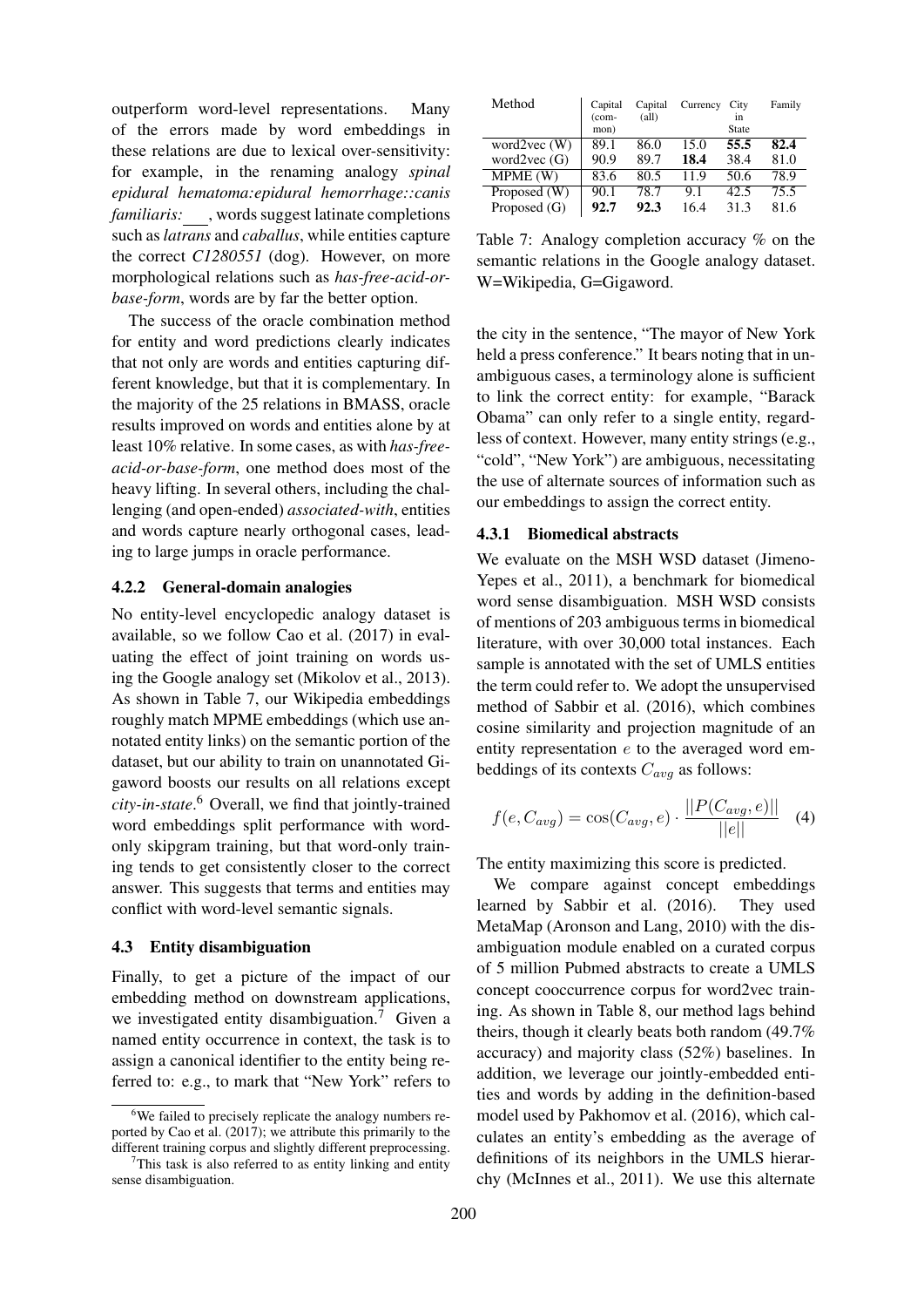| Method                                    | Accuracy % |
|-------------------------------------------|------------|
| <b>Baselines</b>                          |            |
| Sabbir et al. (2016) (entities; +MetaMap) | 89.3       |
| Sabbir et al. (2016) (+MetaMap, UMLS)     | 92.2       |
| Pakhomov et al. (2016) (words)            | 77.7       |
| Proposed                                  |            |
| <b>Entities</b>                           | 76.4       |
| Definitions (joint words)                 | 80.8       |
| Entities+Definitions                      | 82.7       |
| Oracle (Entities—Definitions)             | 90 9       |
|                                           |            |

Table 8: MSH WSD disambiguation accuracy. Definitions is comparable to Pakhomov et al. (2016), using jointly-embedded words. All differences are significant (McNemar's test,  $p \ll 0.01$ ).

entity embedding in Equation 4 to calculate a second score that we add to the direct entity embedding score. This yields a large performance boost of over 6% absolute, indicating that using entities and words together makes up much of the gap between our distantly supervised embeddings and the external resources used by Sabbir et al. (2016). Using the definition-based method alone with our jointly-embedded words, we see a significant increase over Pakhomov et al. (2016), indicating the benefits of joint training. However, the combined entity and definition model still yields a significantly different 2% boost in accuracy over definitions alone. Finally, we evaluate an oracle combination that reports correct if either entity or definition embeddings achieve the correct result; as shown in the last row of Table 8, this combination outperforms the entity-only method of Sabbir et al. (2016), and approaches their state-of-theart result that combines entity embeddings with a knowledge-based approach from the structure of the UMLS.

Specific errors shed more light on these differences. The definition-based method performs better in many cases where the surface form is a common word, such as *coffee* (68% definition accuracy vs 28% entity accuracy) and *iris* (93% definition accuracy vs 35% entity accuracy). Entities outperform on some more technical cases, such as *potassium* (74% entity accuracy vs 49% definition accuracy). Combining both approaches in the joint model recovers performance on several cases of low entity accuracy; for example, joint accuracy on *coffee* is 68%, and on *lupus* (53% entity accuracy), joint performance is 60%.

| Method                            | Accuracy $%$ |
|-----------------------------------|--------------|
| MPME (entities; +graph structure) | 89.0         |
| Wikipedia                         | 40.9         |
| Wikipedia + mentions              | 44.6         |
| Gigaword                          | 58.0         |
| Gigaword + mentions               | 63.9         |

Table 9: AIDA linking accuracy, using entity embeddings trained on Wikipedia and Gigaword. All differences are significant (McNemar's test,  $p \ll$ 0.01).

### 4.3.2 Newswire entities

AIDA (Hoffart et al., 2011) is a standard dataset for entity linking in newswire, consisting of approximately 30,000 entities linked to Wikipedia page IDs. To reduce the search space, Pershina et al. (2015) provided a set of candidate entities for each mention, which we use for our experiments. The MPME model of Cao et al. (2017) achieves near state-of-the-art performance accuracy on AIDA with this candidate set, using the mention sense distributions and full document context included in the model. As our embeddings are trained without explicit entity annotations, we instead use the same cosine similarity and projection model discussed in Section 4.3.1 for this task. In contrast to our results on the biomedical data, we see performance far below the baseline on these data, as shown in Table 9.

However, we improve this performance slightly by multiplying by the similarity between the entity embedding and the average word embedding of the mention itself; this gives us roughly a further 4% accuracy for both Wikipedia and Gigaword embeddings. Using the surface form recovers several cases where entities alone yield unlikely options, e.g. Roman-era Britain instead of the United Kingdom for *Britain*. However, it also introduces lexical errors: for example, *British* in several cases refers to the United Kingdom, but the British people are often selected instead. We note that this extra score actually hurts performance on MSH WSD, where the terms are curated to be highly ambiguous, in contrast to the shorter contexts and clearer terms used in AIDA.

Two other issues bear consideration in this evaluation. Prior approaches to the AIDA dataset, including MPME, make use of the global context of entity mentions within a document to improve predictions; by using local context only, we observe some inconsistent predictions, such as selecting the cricket world cup instead of the FIFA com-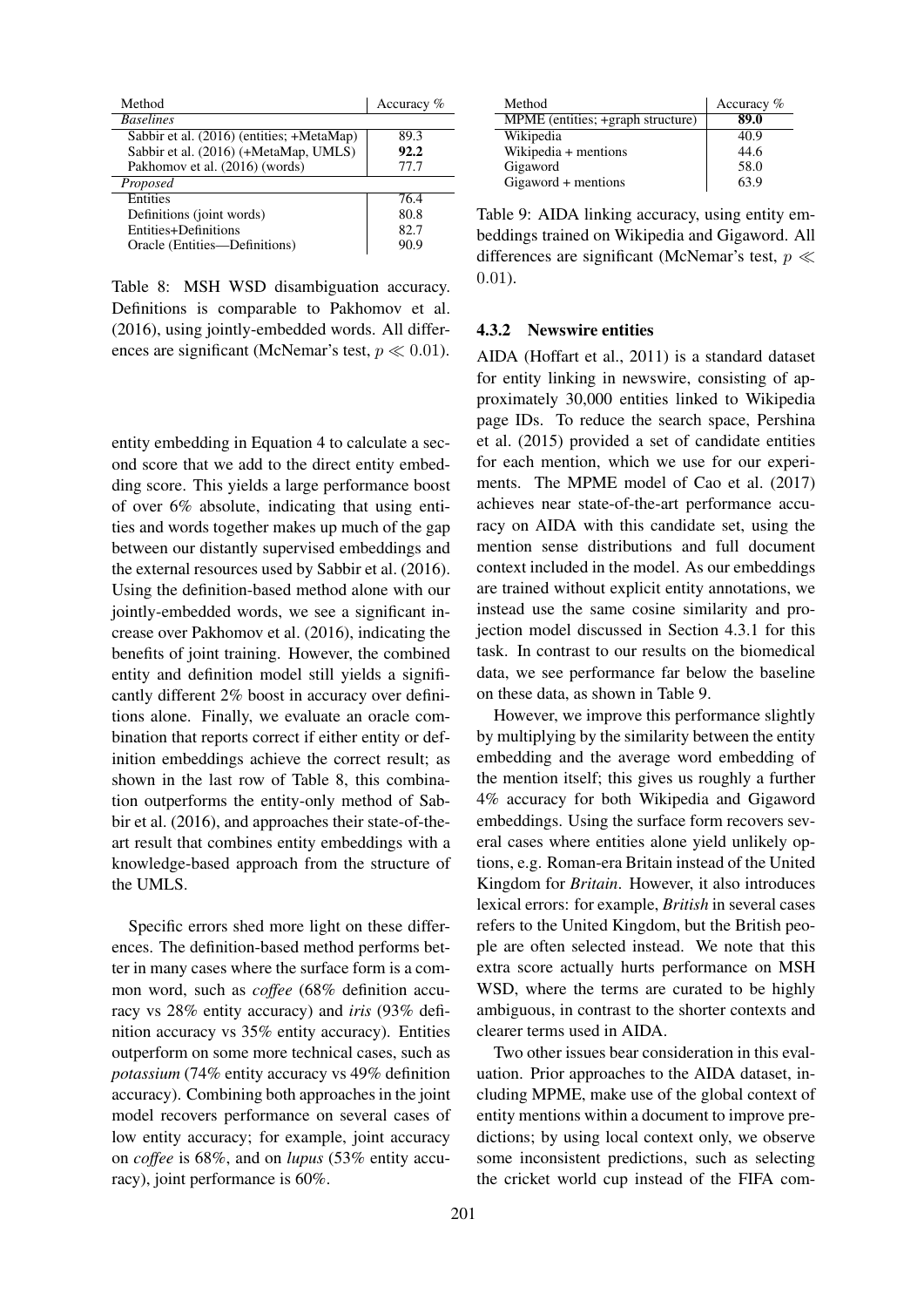| Entity                              | Words                       | <b>Terms</b>         | Entities                                   | Joint                                            |
|-------------------------------------|-----------------------------|----------------------|--------------------------------------------|--------------------------------------------------|
|                                     | $k(+)$ -grown               | cold                 | C0041912 (upper respiratory<br>infections) | C0041912 (upper respiratory<br>infections)       |
| C <sub>0</sub> 009443<br>(common    | legionella-<br>contaminated | short periods        | C0234192 (cold sensation)                  | C0234192 (cold sensation)                        |
| cold)                               | hyperinflating              | changed              | C0719425 ("Cold"<br>pharmaceutical brand)  | C0719425 ("Cold"<br>pharmaceutical brand)        |
|                                     | homemaker-<br>home          | home health<br>aide  | C1553498 (home health)<br>encounter)       | home health aide                                 |
| C0242797<br>(home health)<br>aides) | voluntary-<br>sector        | home health<br>aides | C0019855 (home care<br>services)           | home health aides                                |
|                                     | health/social               | home health          | C1317851 (home health care<br>specialty)   | C <sub>155</sub> 3498 (home health<br>encounter) |

Table 10: Top 3 nearest neighbors to two UMLS entities, using words, terms, entities, or all three.

petition for *world cup*, in a document discussing football. Additionally, in contrast to the MSH WSD dataset, many instances in AIDA have several highly-related candidates that introduce some confusion in our results. For example, *Ireland* could refer to the United Kingdom of Great Britain and Ireland, the island of Ireland, or the Republic of Ireland. As our embedding training does not include gold entity links, cases like this are often errors in our predictions.

# 5 Analysis of joint embeddings

To get a more detailed picture of our joint embedding space, we investigate nearest neighbors for each point by cosine similarity. As entities in the UMLS are assigned one or more of over 120 semantic types, we first examine how intermixed these types are in our biomedical embeddings. Figure 1 shows how often an entity's nearest neighbor shares at least one semantic type with it, across the three biomedical embedding methods we evaluated. As each set of embeddings has a different vocabulary, we also restrict to the entities



Figure 1: Percentage of UMLS entities whose nearest neighbor shares a semantic type, with no vocabulary restriction (vocab size in parentheses) and in a shared vocabulary subset.

that all three can embed (approximately 11,000).

We see that our method puts entities of the same type together nearly 40% of the time, despite embedding over 270 thousand entities. On an even footing, our method puts types together significantly more often Mencia et al. (2016) (McNemar's;  $p < 0.05$ ), and equivalently with De Vine et al. (2014), despite using less entity-level information in training. Within our embeddings, major biological types such as bacteria, eukaryotes, mammals, and viruses all have more than 60% of neighbors with the same type, while less structured clinical types such as Clinical Attribute and Daily or Recreational Activity are in the 10-20% range. Corpus polysemy does not appear to have any effect on this type matching (mean polysemy of 1.5 for both matched and non-matched entities).

Expanding to include the words and terms in the joint embedding space, however, we see definite qualitative effects of corpus polysemy on entity nearest neighbors. Table 10 gives nearest word, term, entity, and joint neighbors to two biomedical entities: *C0009443* (the common cold; CP = 6.71) and *C0242797* (home health aides;  $CP = 1$ . For the more polysemous *C0009443*, where 95% of its mentions are of the word "cold" (polysemy=7), word-level neighbors are mostly nonsensical, while term neighbors are more logical, and entity neighbors reflect different senses of "cold". By contrast, the non-polysemous *C0242797*, which is represented by 14 different unambiguous strings, words, terms, and entities are all very clearly in line with the theme of home health aides. Notably, the common and unambiguous terms for *C0242797* are its nearest neighbors out of all points, while only two of the top 10 neighbors to *C0009443* are terms.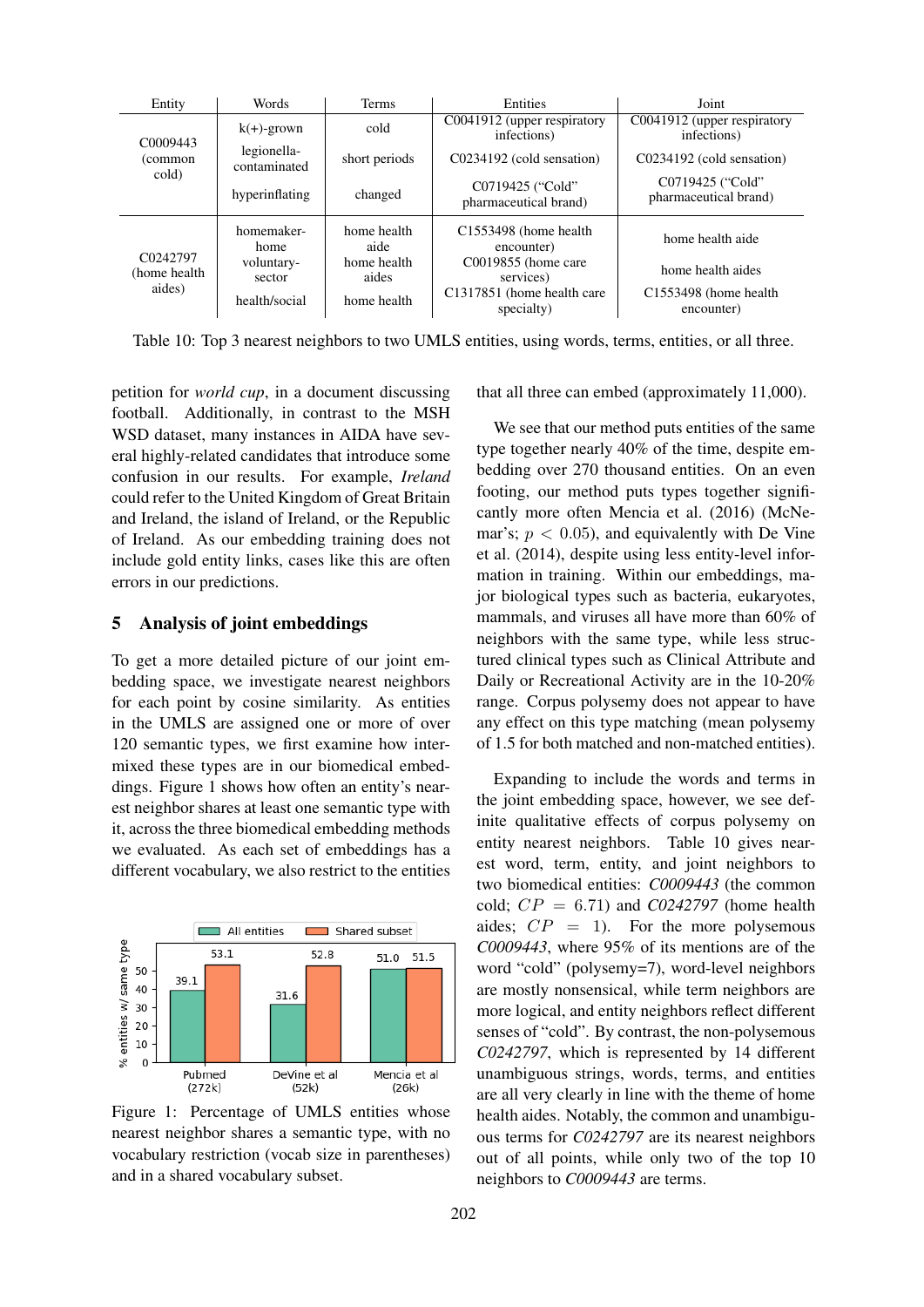# 6 Discussion

Faruqui et al. (2016) observe that similarity and relatedness are not clearly distinguished in semantic embedding evaluations, and that it is unclear exactly how vector-space models should capture them. We see more evidence of this, as cosine similarity seems to be capturing a mix of the two properties in our data. This mix is clearly informative, but it empirically favors relatedness judgments, and cosine similarity is insufficient to separate the two properties.

Corpus polysemy plays a qualitative role in our embedding model, but less of a quantitative one. It does not correlate with similarity and relatedness judgments or entity disambiguation decisions, but it clearly affects the organization of the embedding space, by embedding entities with high corpus polysemy in less coherent areas than those with low polysemy. Linzen (2016) points out that for analogy completion, local neighborhood structure can interfere with standard methods; how this neighborhood structure affects predictions in more complex tasks is an open question.

Overall, we find two main advantages to our model over prior work. First, by only using a terminology and an unannotated corpus, we are able to learn entity embeddings from larger and more diverse data; for example, embeddings learned from Gigaword (which has no entity annotations) outperform embeddings learned on Wikipedia in most of our experiments. Second, by embedding entities and text into a joint space, we are able to leverage complementary information to get higher performance in both intrinsic and extrinsic tasks; an oracle model nearly matches a state-of-the-art ensemble vector and knowledge-based model for biomedical word sense disambiguation. However, our other entity disambiguation results demonstrate that there is additional entity-level information that we are not yet capturing. In particular, it is unclear whether our low performance on disambiguating newswire entities is due to a disambiguation model mismatch, a lack of information in our embeddings, or a combination of both.

# 7 Conclusions

We present a method for jointly learning embeddings of entities and text from an arbitrary unannotated corpus, using only a terminology for distant supervision. Our learned embeddings better capture both biomedical and encyclopedic similarity and relatedness than prior methods, and approach state-of-the-art performance for unsupervised biomedical word sense disambiguation. Furthermore, entities and words learned jointly with our model capture complementary information, and combining them improves performance in all of our evaluations. We make an implementation of our method available at github.com/OSU-slatelab/JET, along with the source code used for our evaluations and our pretrained entity embeddings. Our novel Wikipedia similarity and relatedness datasets are available at the same source.

# Acknowledgments

We would like to thank Chaitanya Shivade for helpful discussions, and all of our anonymous reviewers for their invaluable advice. This research was supported in part by the Intramural Research Program of the National Institutes of Health, Clinical Research Center and through an Inter-Agency Agreement with the US Social Security Administration.

### References

- Eneko Agirre, Enrique Alfonseca, Keith Hall, Jana Kravalova, Marius Paca, and Aitor Soroa. 2009. A study on similarity and relatedness using distributional and WordNet-based approaches. In *Proceedings of Human Language Technologies: The 2009 Annual Conference of the North American Chapter of the Association for Computational Linguistics on - NAACL '09*, pages 19–27, Boulder, Colorado. Association for Computational Linguistics.
- Alan R Aronson and François-Michel Lang. 2010. An overview of MetaMap: historical perspective and recent advances. *Journal of the American Medical Informatics Association : JAMIA*, 17(3):229–36.
- Olivier Bodenreider. 2004. The Unified Medical Language System (UMLS): integrating biomedical terminology. *Nucleic Acids Research*, 32(90001):D267–D270.
- Yixin Cao, Lifu Huang, Heng Ji, Xu Chen, and Juanzi Li. 2017. Bridge Text and Knowledge by Learning Multi-Prototype Entity Mention Embedding. In *Proceedings of the 55th Annual Meeting of the Association for Computational Linguistics (Volume 1: Long Papers)*, pages 1623–1633, Vancouver, Canada. Association for Computational Linguistics.
- Billy Chiu, Gamal Crichton, Anna Korhonen, and Sampo Pyysalo. 2016a. How to Train Good Word Embeddings for Biomedical NLP. *Proceedings of the 15th Workshop on Biomedical Natural Language Processing*, pages 166–174.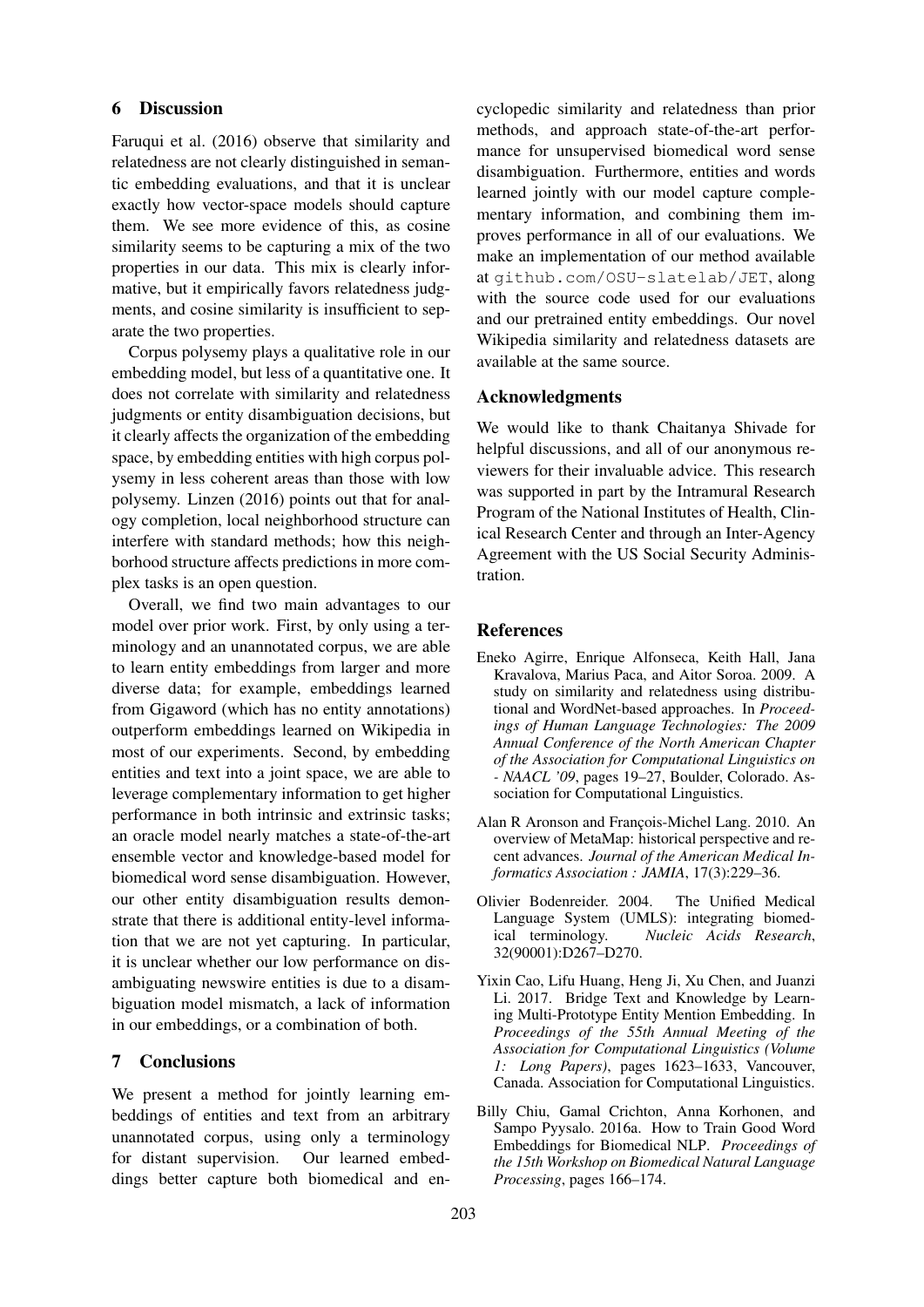- Billy Chiu, Anna Korhonen, and Sampo Pyysalo. 2016b. Intrinsic Evaluation of Word Vectors Fails to Predict Extrinsic Performance. *Proceedings of the 1st Workshop on Evaluating Vector Space Representations for NLP*, pages 1–6.
- Edward Choi, Mohammad Taha Bahadori, Andy Schuetz, Walter F Stewart, and Jimeng Sun. 2016a. RETAIN: Interpretable Predictive Model in Healthcare using Reverse Time Attention Mechanism. In *NIPS*, pages 1–15.
- Edward Choi, Mohammad Taha Bahadori, Elizabeth Searles, Catherine Coffey, Michael Thompson, James Bost, Javier Tejedor-Sojo, and Jimeng Sun. 2016b. Multi-layer Representation Learning for Medical Concepts. *Proceedings of the 22nd ACM SIGKDD International Conference on Knowledge Discovery and Data Mining - KDD '16*, pages 1495– 1504.
- Youngduck Choi, Chill Yi-I Chiu, and David Sontag. 2016c. Learning Low-Dimensional Representations of Medical Concepts. In *AMIA Joint Summits on Translational Science Proceedings*, pages 41–50.
- Lance De Vine, Guido Zuccon, Bevan Koopman, Laurianne Sitbon, and Peter Bruza. 2014. Medical semantic similarity with a neural language model. In *Proceedings of the 23rd ACM International Conference on Information and Knowledge Management - CIKM '14*, CIKM '14, pages 1819–1822, Shanghai, China. ACM.
- Wei Fang, Jianwen Zhang, Dilin Wang, Zheng Chen, and Ming Li. 2016. Entity Disambiguation by Knowledge and Text Jointly Embedding. In *Proceedings of the 20th SIGNLL Conference on Computational Language Learning (CoNLL)*, pages 260– 269. Association for Computational Linguistics.
- Manaal Faruqui, Yulia Tsvetkov, Pushpendre Rastogi, and Chris Dyer. 2016. Problems With Evaluation of Word Embeddings Using Word Similarity Tasks. In *Proceedings of the 1st Workshop on Evaluating Vector-Space Representations for NLP*, pages 30– 35, Berlin, Germany. Association for Computational Linguistics.
- Aditya Grover and Jure Leskovec. 2016. Node2Vec: Scalable Feature Learning for Networks. In *Proceedings of the 22Nd ACM SIGKDD International Conference on Knowledge Discovery and Data Mining*, KDD '16, pages 855–864, New York, NY, USA. ACM.
- Johannes Hoffart, Mohamed Amir Yosef, Ilaria Bordino, Hagen Fürstenau, Manfred Pinkal, Marc Spaniol, Bilyana Taneva, Stefan Thater, and Gerhard Weikum. 2011. Robust Disambiguation of Named Entities in Text. In *Proceedings of the 2011 Conference on Empirical Methods in Natural Language Processing*, pages 782–792, Edinburgh, Scotland, UK. Association for Computational Linguistics.
- Antonio Jimeno-Yepes and Rafael Berlanga. 2015. Knowledge based word-concept model estimation and refinement for biomedical text mining. *Journal of Biomedical Informatics*, 53:300–307.
- Antonio J Jimeno-Yepes, Bridget T McInnes, and Alan R Aronson. 2011. Exploiting MeSH indexing in MEDLINE to generate a data set for word sense disambiguation. *BMC Bioinformatics*, 12:223.
- Omer Levy and Yoav Goldberg. 2014. Linguistic Regularities in Sparse and Explicit Word Representations. In *Proceedings of the Eighteenth Conference on Computational Natural Language Learning*, pages 171–180, Ann Arbor, Michigan. Association for Computational Linguistics.
- Tal Linzen. 2016. Issues in evaluating semantic spaces using word analogies. In *Proceedings of the 1st Workshop on Evaluating Vector-Space Representations for NLP*, pages 13–18.
- Farzaneh Mahdisoltani, Joanna Biega, and Fabian M Suchanek. 2015. YAGO3: A Knowledge Base from Multilingual Wikipedias. In *Conference on Innovative Data Systems Research (CIDR)*.
- Bridget T McInnes, Ted Pedersen, Ying Liu, Serguei V Pakhomov, and Genevieve B Melton. 2011. Using second-order vectors in a knowledge-based method for acronym disambiguation. *CoNLL 2011 - Fifteenth Conference on Computational Natural Language Learning, Proceedings of the Conference*, (June):145–153.
- Eneldo Loza Mencia, Gerard de Melo, and Jinseok Nam. 2016. Medical Concept Embeddings via Labeled Background Corpora. In *Proceedings of the Tenth International Conference on Language Resources and Evaluation (LREC 2016)*, pages 4629– 4636. European Language Resources Association (ELRA).
- Tomas Mikolov, Kai Chen, Greg Corrado, and Jeffrey Dean. 2013. Efficient Estimation of Word Representations in Vector Space. *arXiv preprint arXiv:1301.3781*, pages 1–12.
- Mike Mintz, Steven Bills, Rion Snow, and Dan Jurafsky. 2009. Distant supervision for relation extraction without labeled data. In *Proceedings of the Joint Conference of the 47th Annual Meeting of the ACL and the 4th International Joint Conference on Natural Language Processing of the AFNLP*, pages 1003–1011, Suntec, Singapore. Association for Computational Linguistics.
- T H Muneeb, Sunil Kumar Sahu, and Ashish Anand. 2015. Evaluating distributed word representations for capturing semantics of biomedical concepts. In *Proceedings of the 2015 Workshop on Biomedical Natural Language Processing (BioNLP 2015)*, pages 158–163, Beijing, China. Association for Computational Linguistics.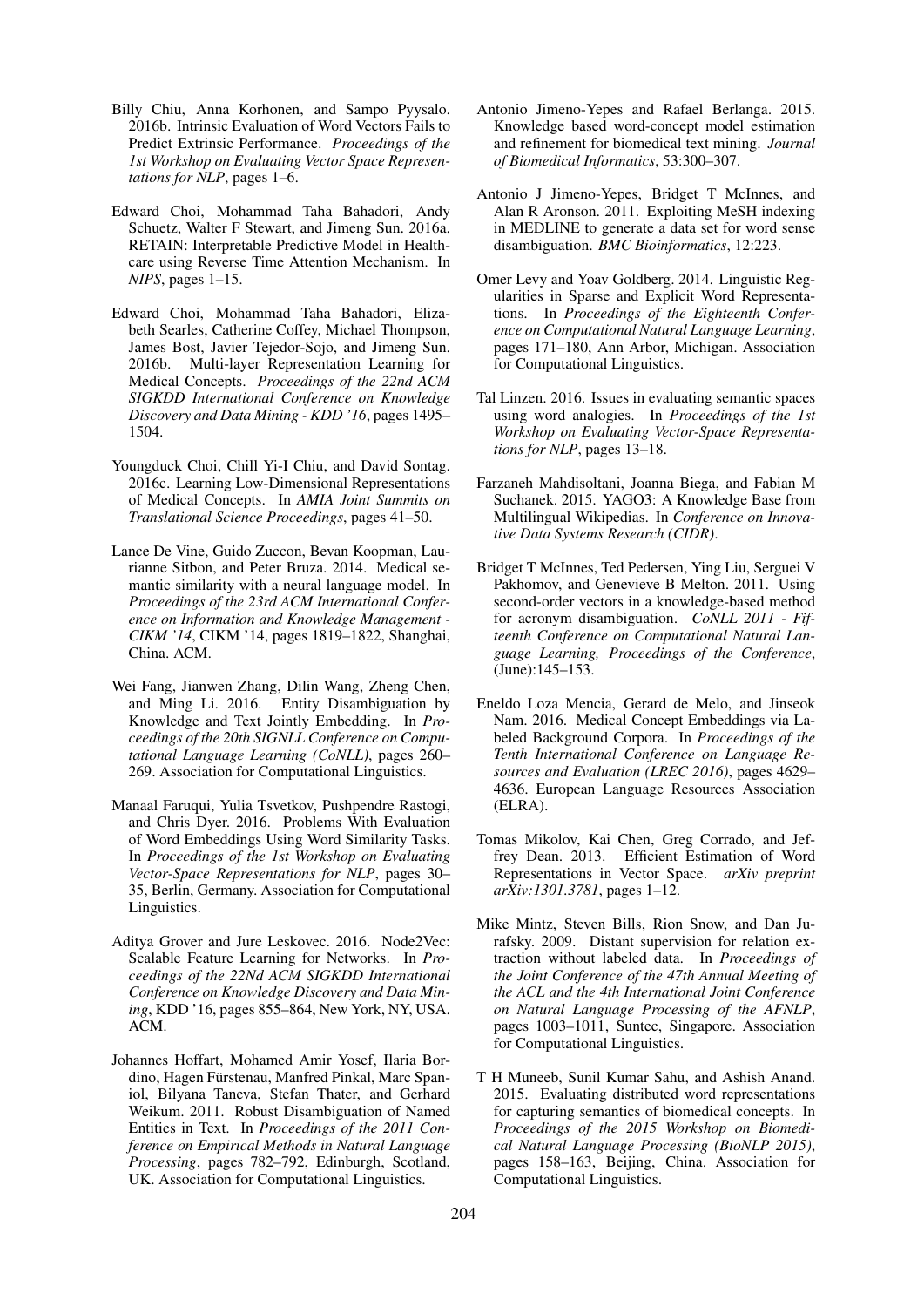- Denis Newman-Griffis, Albert M Lai, and Eric Fosler-Lussier. 2017. Insights into Analogy Completion from the Biomedical Domain. In *BioNLP 2017*, pages 19–28, Vancouver, Canada. Association for Computational Linguistics.
- Serguei Pakhomov, Bridget McInnes, Terrence Adam, Ying Liu, Ted Pedersen, and Genevieve B Melton. 2010. Semantic Similarity and Relatedness between Clinical Terms: An Experimental Study. In *AMIA Annual Symposium Proceedings*, pages 572–576. American Medical Informatics Association.
- Serguei V S Pakhomov, Greg Finley, Reed McEwan, Yan Wang, and Genevieve B Melton. 2016. Corpus domain effects on distributional semantic modeling of medical terms. *Bioinformatics*, 32(August):btw529.
- Robert Parker, David Graff, Junbo Kong, Ke Chen, and Kazuaki Maeda. 2011. English Gigaword Fifth Edition LDC2011T07. *Linguistic Data Consortium*.
- Maria Pershina, Yifan He, and Ralph Grishman. 2015. Personalized Page Rank for Named Entity Disambiguation. In *Proceedings of the 2015 Conference of the North American Chapter of the Association for Computational Linguistics: Human Language Technologies*, pages 238–243, Denver, Colorado. Association for Computational Linguistics.
- Pushpendre Rastogi, Benjamin Van Durme, and Raman Arora. 2015. Multiview LSA : Representation Learning via Generalized CCA. *Proceedings of the 2015 Annual Conference of the North American Chapter of the ACL*, (1961):556–566.
- A. K. M. Sabbir, Antonio Jimeno Yepes, and Ramakanth Kavuluru. 2016. Knowledge-Based Biomedical Word Sense Disambiguation with Neural Concept Embeddings.
- Kristina Toutanova, Danqi Chen, Patrick Pantel, Hoifung Poon, Pallavi Choudhury, and Michael Gamon. 2015. Representing Text for Joint Embedding of Text and Knowledge Bases. In *Proceedings of the 2015 Conference on Empirical Methods in Natural Language Processing*, pages 1499–1509, Lisbon, Portugal. Association for Computational Linguistics.
- Quan Wang, Zhendong Mao, Bin Wang, and Li Guo. 2017. Knowledge Graph Embedding: A Survey of Approaches and Applications. *IEEE Transactions on Knowledge and Data Engineering*, 29(12):2724– 2743.
- Zhen Wang, Jianwen Zhang, Jianlin Feng, and Zheng Chen. 2014. Knowledge Graph and Text Jointly Embedding. In *Proceedings of the 2014 Conference on Empirical Methods in Natural Language Processing (EMNLP)*, pages 1591–1601, Doha, Qatar. Association for Computational Linguistics.
- Ikuya Yamada, Hiroyuki Shindo, Hideaki Takeda, and Yoshiyasu Takefuji. 2016. Joint Learning of the Embedding of Words and Entities for Named Entity Disambiguation. In *Proceedings of The 20th SIGNLL Conference on Computational Natural Language Learning (CoNLL)*, pages 250–259, Berlin, Germany. Association for Computational Linguistics.
- Zhilin Yang, William Cohen, and Ruslan Salakhudinov. 2016. Revisiting Semi-Supervised Learning with Graph Embeddings. In *Proceedings of The 33rd International Conference on Machine Learning*, volume 48 of *Proceedings of Machine Learning Research*, pages 40–48, New York, New York, USA. PMLR.